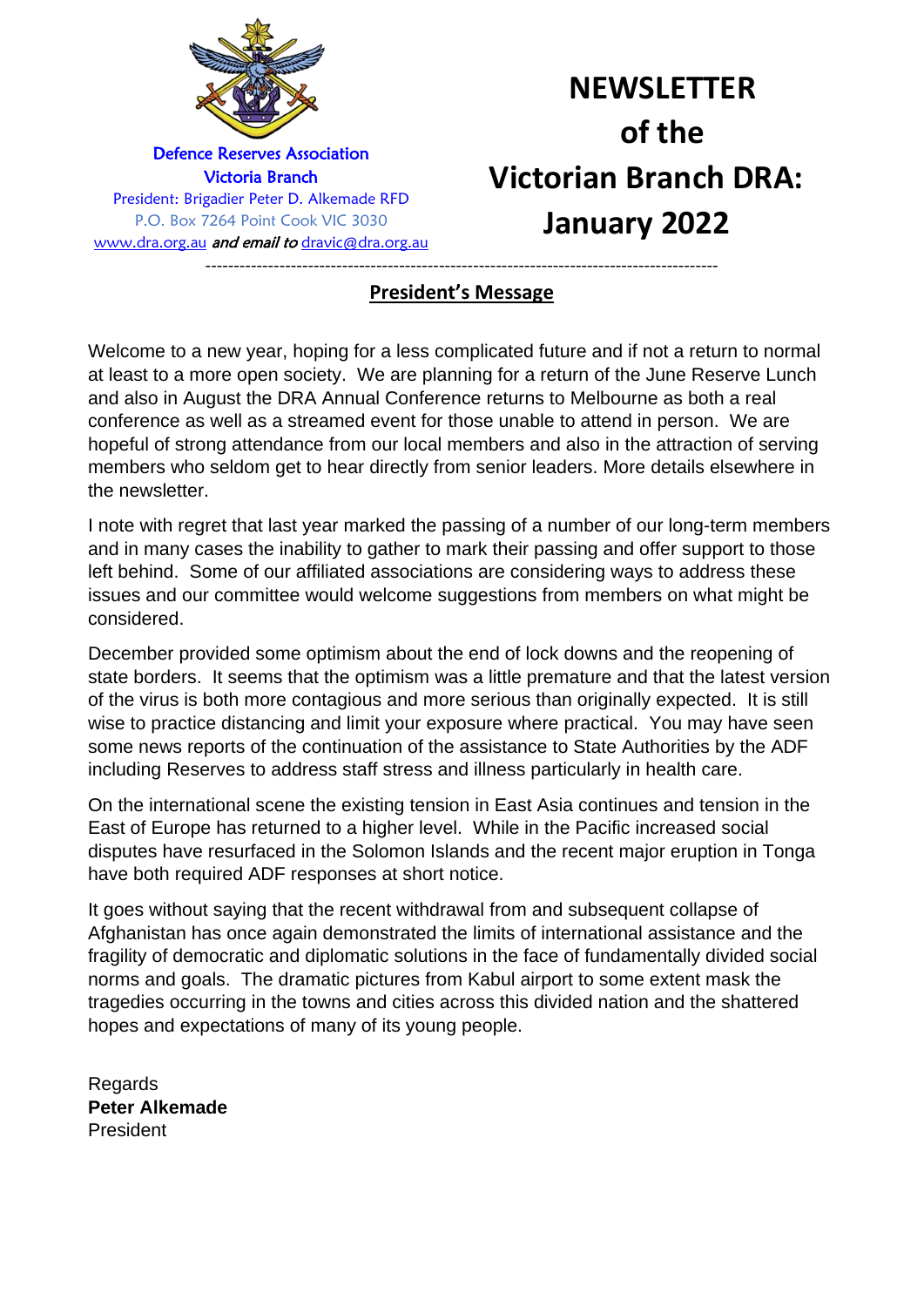#### ------------------------ **Secretary's Column**

The enforced distancing regime of the past two years is slowly easing with the hope that we will be able to return to some degree of normality in 2022 although they say things will never be quite the same again. In all walks of life there is an acceptance that some interactions can be just as effectively, or more effectively, conducted remotely in lieu of face to face meetings. That said there is no substitute for regular personal contact with colleagues and mates. It's a matter of balance which we hope to achieve.

Remote contact is of course dependant on up to date contact information and I thanks the members, or their families, who have advised me of changes in address, particularly email addresses. Without this we lose contact and the opportunity for members to maintain connections going back decades. So my plea is to keep in touch regarding changes.

Unfortunately changes often involve the death of a member. We attempt to advise the membership of the passing of one of our members as soon as we become aware. Sometimes we hear for family members, sometimes from Corps associations and sometimes from other members. In all cases it is appreciated so if you hear of a member who has passed and we haven't notified it please let me know. The frequent feedback I receive from members who knew or served with departed members often reflect their qualities and esteem in which they were held.

With the return of the luncheon and the annual conference in Melbourne this year it is the perfect time to be engaged and catch up with other members who may have been just an email address for the past two years. I'm certainly looking forward to meeting many branch members in person this year.

Regards, **Brian Smith Secretary** 

------------------------

## **The Request to our Members, in the last Newsletter**

Thank you to all who responded to the request about possible attendance at the 2022 National Conference. Your replies have provided some guidance to the Committee in their planning.

Confirmation of details is just awaiting National Executive endorsement but will be early September at a commercial metropolitan venue easily accessible for both local and interstate attendees. These details will be advised along with the conference theme and pricing schedule as soon as it is approved. The conference will be followed by a dinner on Saturday evening.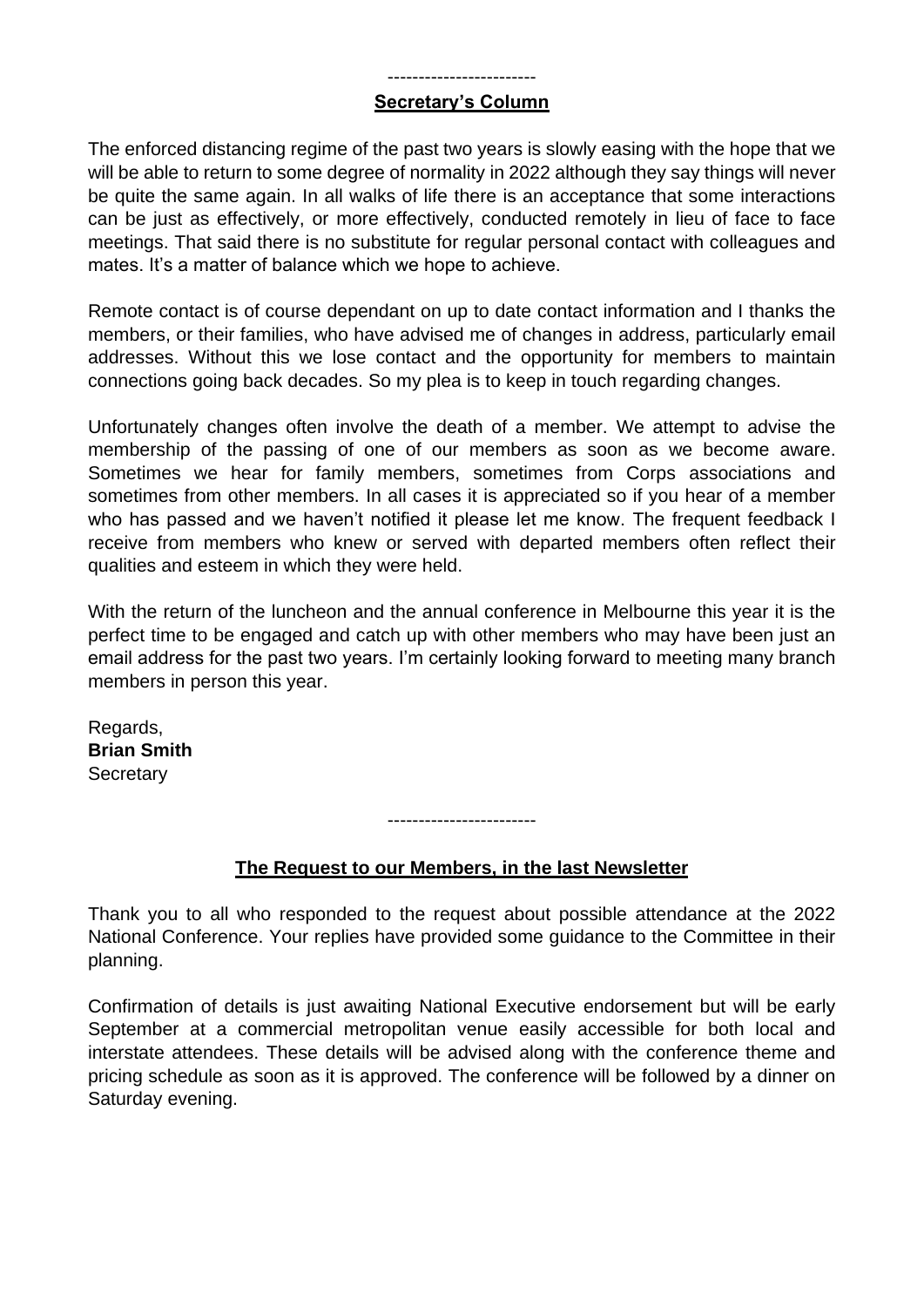#### ------------------------

#### **Australia Day Honours List**

Two Victorian Reservists were recognised in the Military Division of the 2022 Australia Day Honours List. Congratulations to all recipients:

## *Conspicuous Service Medal (CSM)*

## **Major James Rohan ELING**

For meritorious achievement as a Joint Task Group 629.2 Strategic Planner supporting Emergency Management Victoria State Control Centre during Operation COVID 19 ASSIST.

## **Colonel John Marton MOLNAR**

For meritorious achievement in the state emergency response to the Coronavirus pandemic in Victoria as the Senior Australian Defence Force Advisor to the State Control Centre.

In addition, the former Commander of 2 Division was recognised:

## **BAR TO THE CONSPICUOUS SERVICE CROSS (CSC and Bar)**

## **Major General Kathryn Jane CAMPBELL AO CSC (Retd)**

For outstanding achievement as the Commander of the 2nd Division ------------------------

## **RESERVISTS REUNION LUNCHEON - reminder**

As advised earlier, this was postponed until Wednesday 1 June 2022 but still being held at the RACV Club. A flyer for the Lunch will be sent out directly in late February to all DRA members, and also to those non-members whose payment for the cancelled 2021 Lunch has been carried over to 2022.

## ------------------------ **News from Associations and Calendar of Forthcoming Events**

## *The COVID-19 situation may cause changes, so please check beforehand.*

## **Military History and Heritage Victoria**

- **Eleven Bats: A Story of Combat, Cricket and the SAS**, MHHV Zoom Speaker Event, Tuesday 15 February 7.00-8.00pm: for access contact the event organiser <https://www.mhhv.org.au/category/speaker-programs/>
- **[The Bloody Beachheads: The Battles of Gona, Buna and Sanananda](https://mhhv.us13.list-manage.com/track/click?u=67dff6650263d83ccd36abb8e&id=d8b6a335d3&e=82e1d7de02)** One Day [Conference](https://mhhv.us13.list-manage.com/track/click?u=67dff6650263d83ccd36abb8e&id=d8b6a335d3&e=82e1d7de02) on Saturday 12 March (*a COVID-postponed date*) 8.30am-4.30pm at Keilor East RSL, 12-22 Hoffmans Rd, Essendon. Cost is MHHV members \$60, nonmembers \$90. Concession \$70. It includes morning and afternoon tea and lunch. Contact https//:www.trybooking.com/BSRTC
- **4 th Biennial Two-Day Conference**: **Hard Fought: Australia in the Mediterranean Theatre 1940-1945**, to be held on 9-10 April 2022 at Waverley RSL.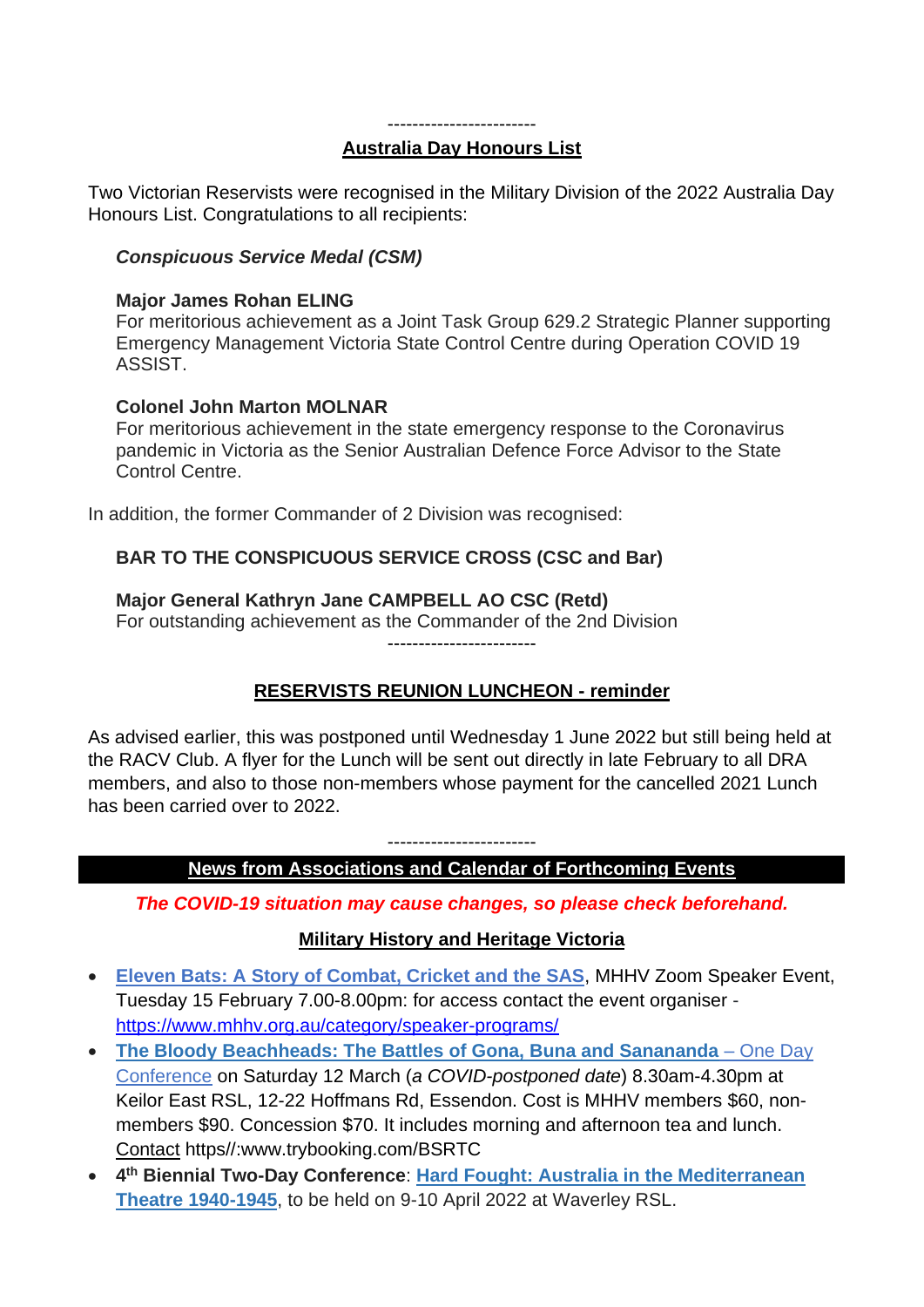**Tickets** (*includes all conference sessions, lunch, morning, and afternoon tea*): Early-bird (pay by 8 February) \$150

Full price: (MHHV members) \$170; (non-MHHV members) \$200;

(University students or concession-card holders) \$170

Conference Dinner (3 courses): \$50 per head. Drinks extra.

More information: [hardfought@mhhv.org.au](mailto:hardfought@mhhv.org.au)

To contact MHHV **Email:** [info@mhhv.org.au](mailto:info@mhhv.org.au) **Mail:** PO Box, 24376, Melbourne 3001  **Website :** [www.mhhv.org.au](http://www.mhhv.org.au/) **Mobile :** 0419 256 681

#### **------------------------- RVR Association**

Infantry Dinner: this has been deferred until November 2022. Other events: to be advised.

## **VALE: DRA Members**

- ➢ Commander John Silver RAN, MB BS, FAFOEM a Life Member of the Association, passed away on 11 July 2021. As well as his Navy Reserve service John practiced as an Occupational Health Physician in Melbourne with a special interest in [Aviation](https://healthengine.com.au/interest/Aviation-Medicine/VIC/) [Medicine](https://healthengine.com.au/interest/Aviation-Medicine/VIC/) and Dive [Medicine.](https://healthengine.com.au/interest/Dive-Medicine/VIC/)
- ➢ LTCOL Barry Ingram AM RFD ED, a member of RAInf, and a Life Member of the Association, passed way in mid-October2021. He was a recruit to 5 Battalion, Victorian Scottish Regiment in 1952, commissioned in 1957, saw action in Vietnam in 1969. Promoted to Lt. Col., he was the CO of 1 RVR in 1974-1975, then CO 2 RVR 1975-1978, before being posted to CSTU, a part of HQ 3 Training Group and retiring from the Army Reserve in 1980. He was highly thought-of Reservist, who passed away in October.
- ➢ MAJ Merv Taggart RFD ED, a Life Member of the Association, passed away on 25 November.2021 Merv was a well known and highly respected Gunner of 32 years service, mainly with the guns, though interspersed with postings to OCTU, CSTU and MUR. During the active period of the war in SVN Merv also moved to Full Time Duty for 5 years with OCTU and 2 Fd Regt. Following his retirement, Merv went on to serve with the RAA Assn of Victoria for a further 20 years, 12 of which were as President, and latterly as an ANZAC Day parade marshal.
- ➢ LTCOL Bruce Larkin ED, a long time member of the Association passed away on 31 January 2022 aged 93 years. Bruce left school to enter Duntroon in 1945 but the war ended before commissioning so, like so many others, he discharged. He enlisted in the CMF in the Victorian Scottish Regiment in 1950 and was commissioned in 1953. He then served with 1 RVR following the reorganisation and later as 2IC OCTU before retirement in 1975. He then served as Deputy Chairman of the Defence Reserve Support Council (Victoria) from 1985 to 1994.
- ➢ MAJ Margaret "Maggie" More OAM RFD, a long time member of the Association passed away on 4 Feb 2022. She enlisted in the CMF in 1966 and served in the Army Reserve 33 years before discharge in 1999. She served in the ranks with Intelligence before commissioning and serving in a variety of administrative and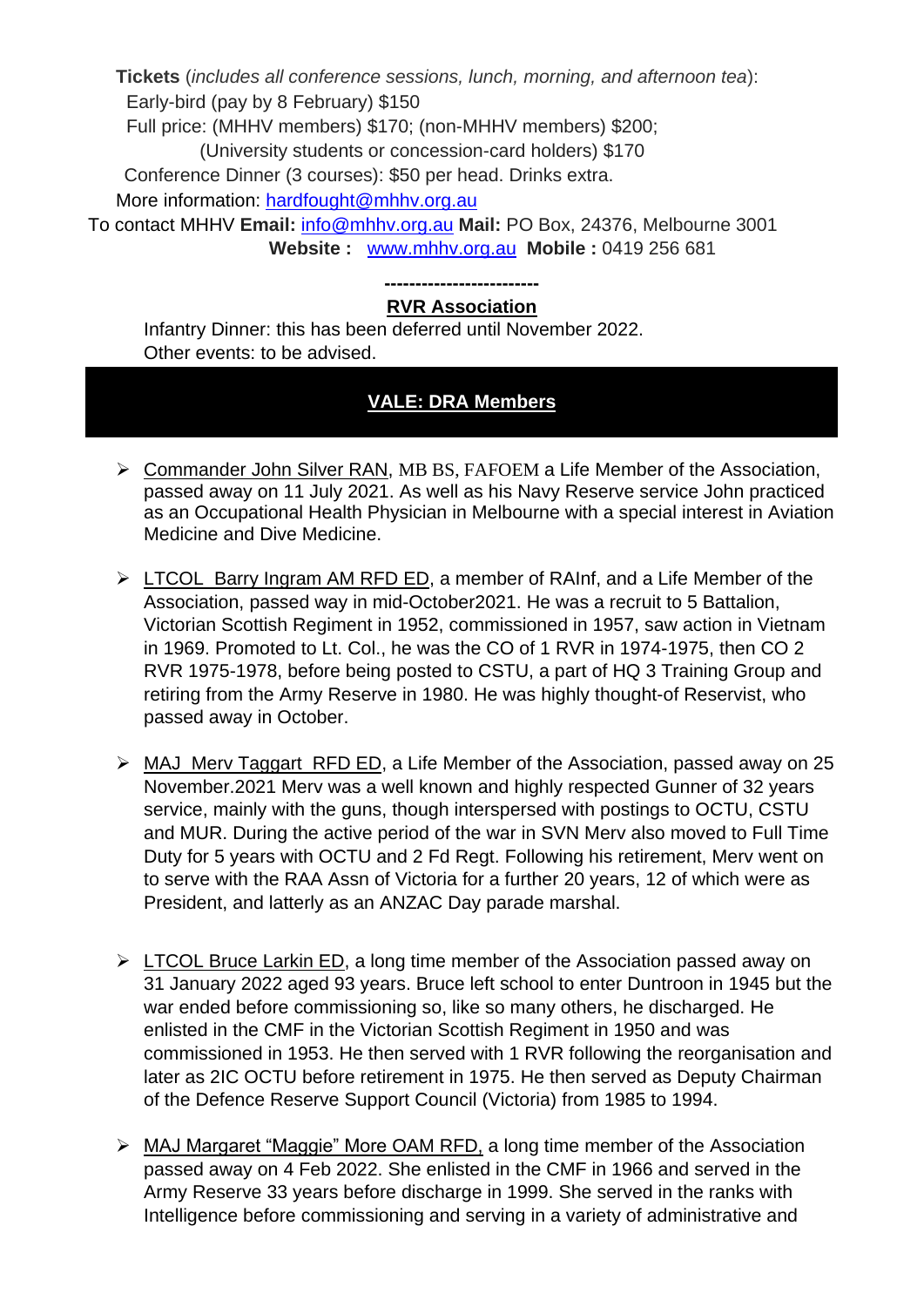training roles including 3 Trg Gp and Monash University Regiment. She was an office holder of the WRAAC Association and served as a Governor of the Melbourne Shrine of Remembrance from 2006 until her death. She was awarded the Medal of the Order of Australia in the Queens Birthday List in 2021 for service to veterans.

------------------------------------------------------------------------------------------------------------------------

## **Updates on News**

## **Royal Commission into Defence and Veteran Suicide**

The DRA submission may be found on the DRA website homepage. [https://dra.org.au/latest-news-item/45070/dra-submission-to-the-royal-commission-into](https://dra.org.au/latest-news-item/45070/dra-submission-to-the-royal-commission-into-defence-and-veterans-suicides/?type_fr=4)[defence-and-veterans-suicides/?type\\_fr=4](https://dra.org.au/latest-news-item/45070/dra-submission-to-the-royal-commission-into-defence-and-veterans-suicides/?type_fr=4)

## *The extracts below summarise the thrust of the submission*:

The DRA considers that it is important for the Royal Commission, in examining the systemic issues affecting the mental health of Reservists, to understand the differences between Reservists and permanent members of the ADF in terms of their obligation to serve and their conditions of service; and the different types of Defence Reservists. There are different service categories across the spectrum of Reserve service that forms the Total Workforce System (TWS) in Defence.

The unique nature of military service applies to all members of the ADF, regardless of whether those ADF members are Reservists or permanent members. There is a cost of this ADF service, particularly in regard to mental health and well-being.

If the Government, ADF and DVA are serious in reducing the number of veterans who selfharm, then the inescapable conclusion is that all members of the ADF, regardless of how long they served, when they served, where they served or in what capacity they served, should have access to the same standard of treatment for mental health.

**---------------------------------------------**

## **Advice from DVA regarding to Rapid Antigen Tests**

"Following a meeting of National Cabinet on Wednesday, 5 January 2022, the Australian Government has announced that up to 10 free Rapid Antigen Tests over three months (a maximum of 5 in a month) will be made available free through pharmacies to people holding the following cards:

- Pension Concession Card
- Commonwealth Seniors Health Care Card
- Department of Veterans' Affairs Gold, White or Orange Card
- Health Care Card
- Low Income Health Card

These free tests will become available at most pharmacies within the next two weeks.

The statement from National Cabinet advises that anyone with COVID-19 symptoms or close contact with a confirmed positive case should attend a state clinic for free testing, rather than seek a free test from a pharmacy."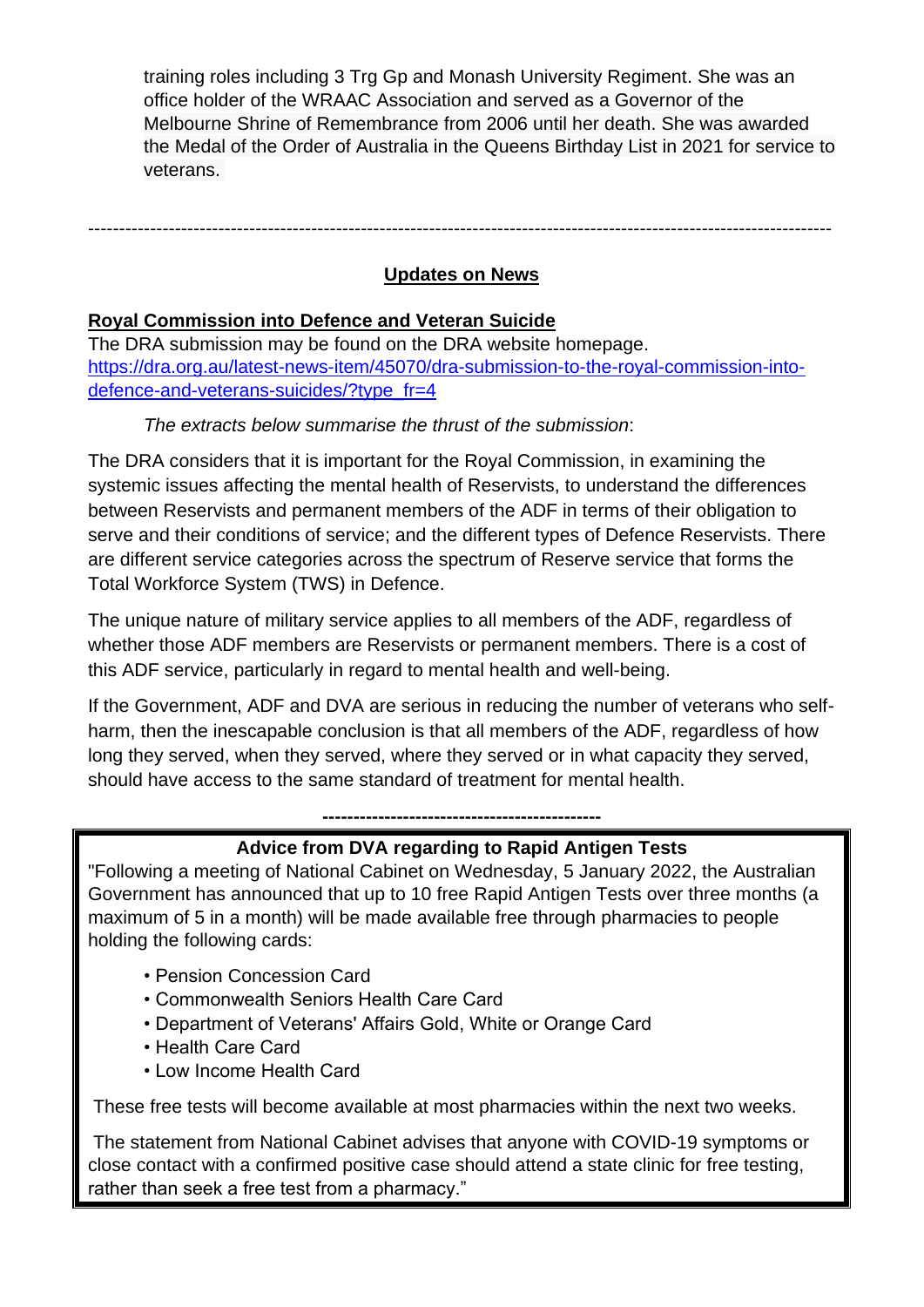## **EMPLOYER SUPPORT AWARDS 2022 - CALL FOR NOMINATIONS**

#### **Introduction**

1. The Employer Support Awards (ESA) are presented annually to recognise the contributions of employers of reservists in supporting Australia and its national interests. The awards program does not provide any financial or commercial rewards to employers but does provide formal recognition of their support for Defence Reservists.

## **Award**

2. The ESAs are hosted at both state/territory and national levels:

- a. **State Employer Support Awards**. State and territory Employer Support Awards are hosted annually in each state/territory capital to acknowledge those employers who have provided continued and significant support to the reservists in their employment. The winners are decided by an independent panel and the awards announced at the awards ceremony.
- b. **National Employer Support Awards.** Following the completion of all state and territory ESAs, all winners are considered for recognition at the national level. Identified category winners and their Defence Reserve nominators are invited to attend a ceremony to have their contribution recognised by senior Defence personnel and Ministers.
- 3. Nominations are now invited for the ESA for 2022 and close on Tuesday 31 May.

## **Categories**

4. ADF Reservists may nominate their civilian employers for an ESA within the following categories:

- a. Private Small (0-19 employees)
- b. Private Medium (20-199 employees)
- c. Private Large (200+ employees)
- d. Public
- e. Public (Department of Defence) and,
- f. Not-For-Profit.

## **Eligibility Criteria and Nominations**

5. Any serving Reserve members can nominate their employer for an ESA in their state or territory.

6. Nominations are to be completed by completing the application form [DRS-](mailto:DRS-ESAjssd.drs@defence.gov.au)[ESAjssd.drs@defence.gov.au.](mailto:DRS-ESAjssd.drs@defence.gov.au) and submitted to

## **Timeline of events**

Call for nominations January 2022 Nominations close 31 May 2022 State / territory Selection Boards June 2022 National Selection Board **July 2022** State / territory ESA ceremony events July - 30th October 2022 National ESA event 23 November 2022 -----------------------------------------------

## **From a recent report in the Warrnambool Standard newspaper**:

'Judge blames under-resourcing for compo delays'

A Federal Court Judge has slammed the Federal Government over lengthy delays in deciding a veteran's compensation claim, saying resources have been inadequate for